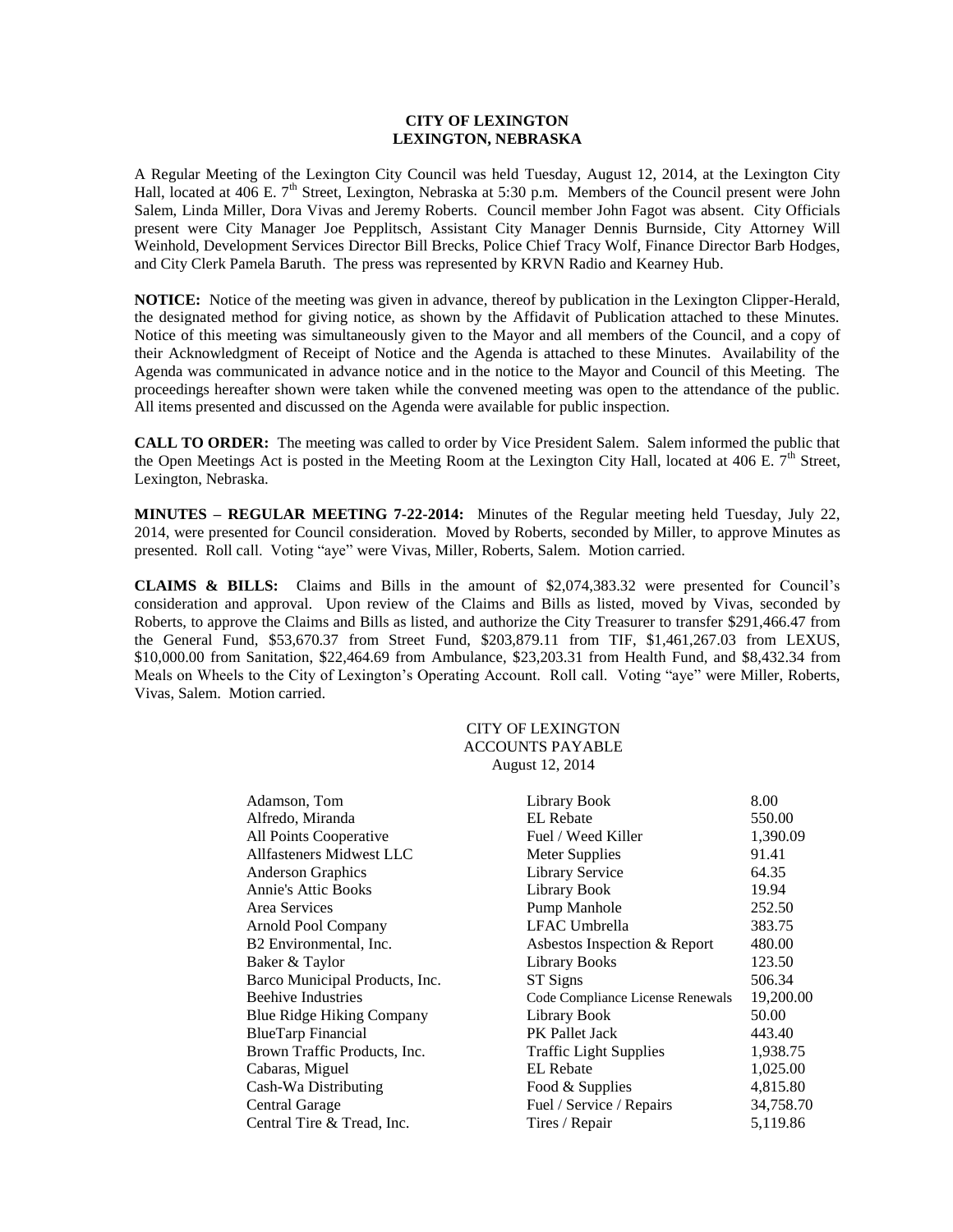| ChargePoint, Inc. EL                        | <b>Vehicle Station Support</b>            | 255.00     |
|---------------------------------------------|-------------------------------------------|------------|
| Coca Cola/Dr Pepper Bottling of Kearney     | <b>Beverages</b>                          | 251.70     |
| Copper, Michael                             | Yard Clean-up                             | 430.00     |
| <b>Country Sampler</b>                      | Library Subscription                      | 18.00      |
| Culligan Water Conditioning Co.             | Soft Water Supplies                       | 209.98     |
| <b>CUNE-PC Children's Literacy Festival</b> | <b>Conference Registration</b>            | 75.00      |
| Danko Emergency Equipment                   | <b>Fire Dept Supplies</b>                 | 704.03     |
| Dan's Sanitation                            | <b>Sanitation Fees</b>                    | 14,284.48  |
| Davis Energy, Inc.                          | Fuel / Central Garage Supplies            | 6,834.65   |
| Dawson Area Development                     | New Neighborhood Admin Cost               | 15,500.00  |
| Dawson County Register of Deeds             | <b>Filing Fees</b>                        | 48.00      |
| Dawson Public Power District                | <b>Power Purchase</b>                     | 453.00     |
| Demco                                       | <b>Library Supplies</b>                   | 91.36      |
| Diamond Vogel Paint                         | WR / ST / Cem / PK Supplies               | 331.20     |
| Downey Drilling, Inc.                       | Relining Well #12 / WR Testing            | 40,066.05  |
| <b>Dutton-Lainson Company</b>               | <b>Light Pole Anchors</b>                 | 11,154.76  |
| Eakes Office Plus                           | Library / Svc Bldg Supplies               | 143.22     |
| Electric Engineering & Equipment Co.        | <b>EL Supplies</b>                        | 120.79     |
| <b>EMS Billing Service</b>                  | <b>Ambulance Billing</b>                  | 2,342.40   |
| <b>Eustis Body Shop</b>                     | <b>Towing Expense</b>                     | 130.00     |
| Fastenal                                    | WR / WWTP Supplies / Repair               | 246.73     |
| Fire-Extrication-Hazmat Billing             | Ambulance Billing                         | 60.00      |
| FYR-TEK, Inc.                               | Ambulance Equipment                       | 437.35     |
| Gale/Cengage Learning                       | <b>Library Books</b>                      | 80.97      |
| Gardner Media LLC                           | <b>Library Books</b>                      | 68.05      |
| Gilmore & Bell PC                           | 2014 CURRB Legal Fees                     | 9,405.00   |
| Grainger                                    | <b>WWTP Supplies</b>                      | 350.45     |
| HD Supply Waterworks                        | <b>WR Meter Supplies</b>                  | 115.49     |
| Health                                      | Library Subscription                      | 12.97      |
| <b>Health Claims Fund</b>                   | Claims                                    | 22,879.31  |
| <b>Hiland Dairy Foods</b>                   | Beverages / Food                          | 835.67     |
| Holbein, Dahlas                             | Lawn Care / Yard Clean-up                 | 485.00     |
| <b>Ingram Library</b>                       | <b>Library Books</b>                      | 161.84     |
| Intellicom Computer Consulting, Inc.        | Network/Printer Svc                       | 543.00     |
| John Deere Financial                        | Central Garage/WWTP Spls/Reps             | 3,065.52   |
| Jones Plumbing & Heating, Inc.              | Repairs & Supplies                        | 1,243.73   |
| Kearney Crete & Block Company               | Lift Station Retaining Wall Blocks 490.40 |            |
| Kids Reference Company, Inc.                | <b>Library Books</b>                      | 153.90     |
| Lexington Animal Clinic                     | <b>Animal Care</b>                        | 1,115.90   |
| Lexington Glass Company, Inc.               | Muni Bldg Doors Repaired                  | 150.00     |
| Lexington Health Fund                       | Self-funding                              | 46,473.78  |
| Lexington Newspapers, Inc.                  | Publications                              | 582.86     |
| <b>Lexington Postmaster</b>                 | <b>Stamps</b>                             | 1,559.00   |
| Lexington Regional Health Center            | Wellness / Misc Laundry                   | 278.00     |
| Lexington Truck & Auto, Inc.                | <b>Central Garage Supplies</b>            | 225.00     |
| Lexington, City of                          | <b>Franchise Fees</b>                     | 113.89     |
| Lexington City Payroll Account              |                                           |            |
| Payroll                                     | Wages                                     | 160,698.35 |
| Social Security                             | Employer Portion / FICA Med               | 11,987.79  |
| Union Bank & Trust                          | <b>Employer Portion / Pension</b>         | 4,377.62   |
| Union Bank & Trust                          | Police Pension                            | 2,191.80   |
| <b>ICMA</b>                                 | <b>City Manager Pension</b>               | 851.67     |
| Lift Solutions, Inc.                        | <b>EL Equipment Serviced</b>              | 84.33      |
| <b>Linda's Stitches and Creations</b>       | ST Caps                                   | 344.00     |
| Mac's Short Stop                            | Rec / LFAC Food & Supplies                | 336.01     |
| Martin's Flag Company                       | US / NE Flags                             | 1,159.66   |
| Matheson Tri-Gas, Inc.                      | Oxygen Supplies                           | 72.52      |
|                                             |                                           |            |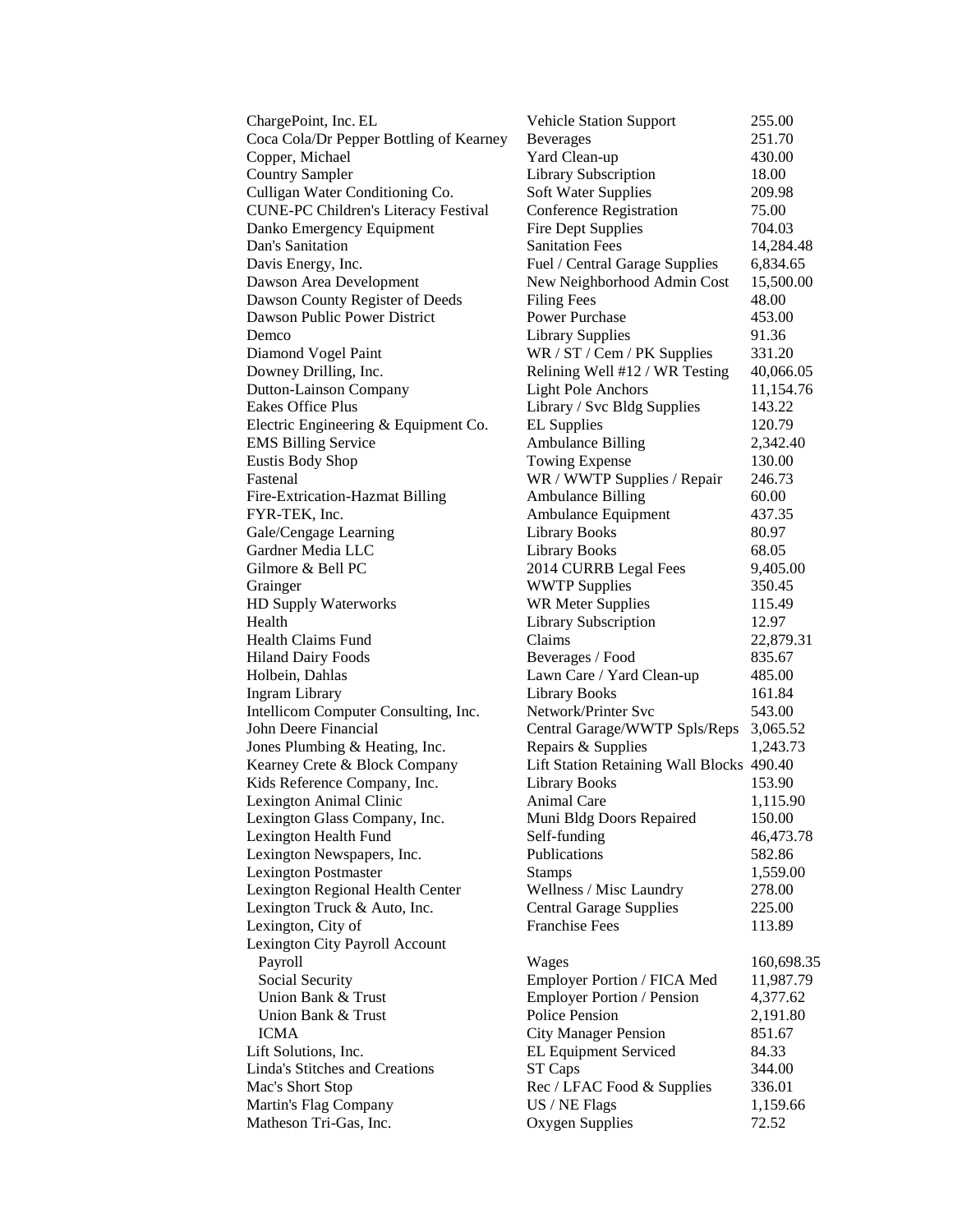Mead Lumber Central Garage/PK/WWTP Spls 253.68 Meritain Health **Health Premium** 20,458.61 MicroMarketing LLC Library Books 111.92 Midwest Laboratories, Inc. WWTP Testing Supplies 4,118.50 Miller & Associates **E** Viaduct/#12 Relining/Pro Svc 11,866.55 Morris Press 6GC Supplies 221.82 Mr. Automotive Police / Central Garage Supplies 43.34 Municipal Pipe Services, Inc. WR Supplies 749.00 Municipal Supply, Inc. WR / SW Supplies 4,863.04 Nebraska Bureau of Animal Industry Animal Control Facility Annual Fee 150.00 Nebraska Machinery Central Garage Spls/WR Repair 1,753.57 Nebraska Public Power District Power Purchase 1,153,924.03 NebraskaLink City / Library Service 410.00 O'Hanlon Seed, Inc. PK / Cem Grass Seed 780.00 One Call Concepts Locates 145.70 Overton Sand & Gravel Fill Sand/Crushed Concrete 682.65 Paulsen, Inc. Concrete / Rock 1,970.47 Platte Valley Auto Mart Police/Ambulance Svc & Rep 6,061.08 Presto-X 101.24 Principal Dental Premium 2,703.62 Rasmussen Mechanical Services Maintenance Contract / Service 2,380.26 Reiman Publications **Library Subscription** 14.98 Reimers, Clyde EL Rebate 1,025.00 Resource Management Co., Inc. Junk Tire Removal 261.00 Richardson Mowing Library Lawn Care 260.00 S & W Auto Parts, Inc. WWTP / Central Garage Supplies 878.12 Schwan's Home Service, Inc. CHEAC Food 26.93 Service Master of Mid Nebraska Cleaning Service 4,697.62 Source Gas, LLC Gas Service 2,633.61 Standard Life **Life Premium** 701.19 Statewide Collections LLC Collection Fee 648.99 Stryker Sales Corporation New Rescue Unit Cot 12,498.40 Subway @ Walmart Meals Meals 31.50 T. L. Sund Constructors, Inc. WWTP PJ Concrete Work 15,769.00 Thalman, Julie Cleaning Service 200.00 Thompson Co., The Food & Supplies 3,061.65 Titan Machinery-Lexington CG/WWTP/Fire Dept Spls 662.78 Total Lawn Care **LEAC Lawn Care** 900.00 Tyler Technologies, Inc. Software Maintenance 32,972.79 Unisan Nebraska LLC Fire Dept Supplies 67.04 United States Treasury PCORI Fee 324.00 Village Uniform GGC Supplies 50.20 VSP / Vision Service Plan Vision Premium 642.10 Wal-Mart Supplies 759.70 Walmart Vision Center Safety Glasses 258.00 Ward Laboratories, Inc. WR Testing 57.75 Western Engineer Cold Patch for Streets 1,070.00 Baird Holm Attorneys at Law Legal Services 475.00 Baker & Taylor **Library Books** 17.21 Cash-Wa Distributing Food Food -32.11 Consolidated Management Co. Meals 69.75 Copper, Michael Yard Clean-up 150.00 Data-Pac Mailing Machine **1,500.00** Postage 1,500.00 Dawson County Surveyor's Office Survey - Housing Authority 2,150.00 Dawson Pest Control GGC / DCOC Service 91.35 Dawson Public Power **Power Purchase** 9,791.97 Dutton-Lainson Company EL Supplies 375.73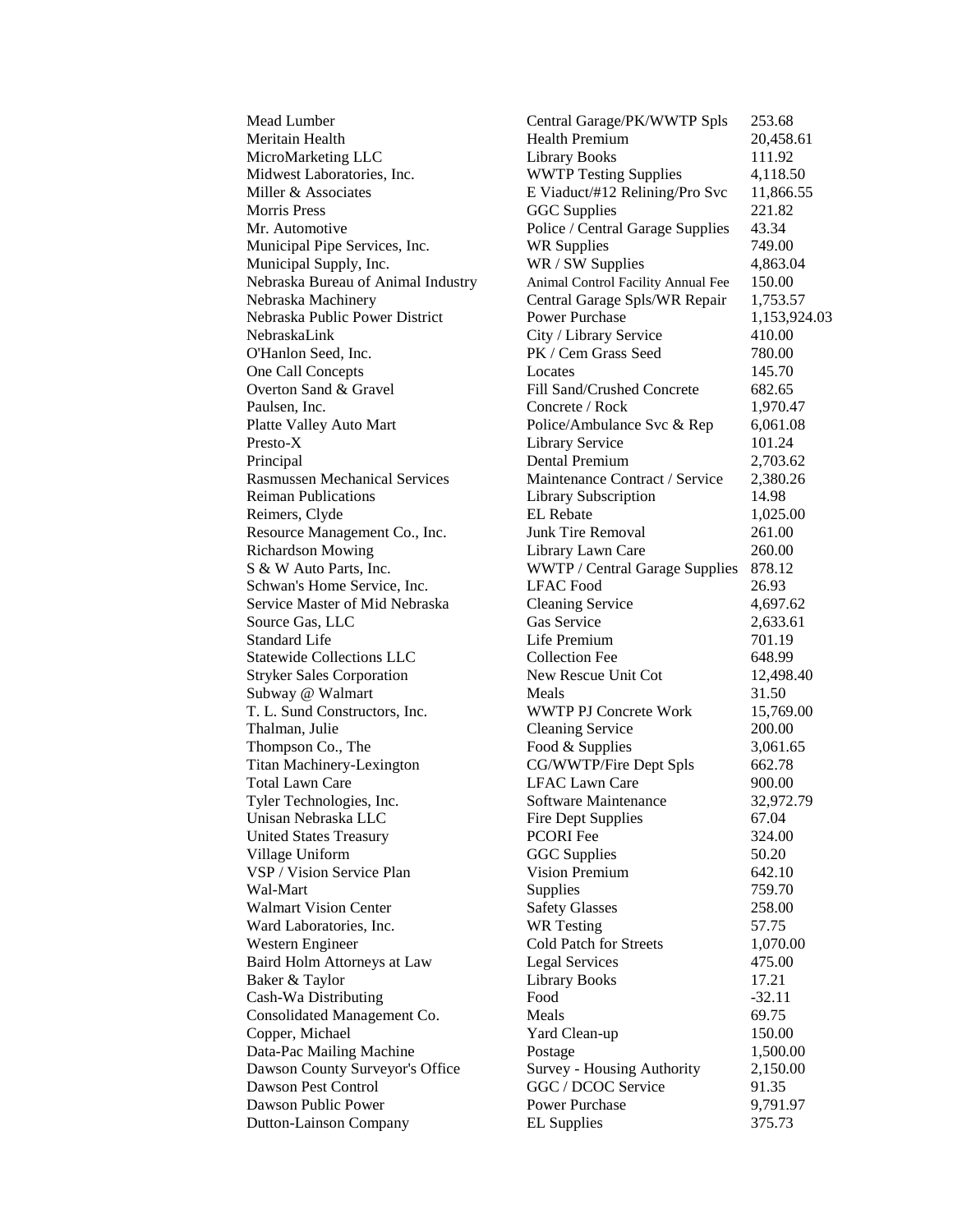| <b>Eakes Office Plus</b>              | <b>Library Supplies</b>                        | 23.96     |
|---------------------------------------|------------------------------------------------|-----------|
| Fastenal                              | <b>WR Supplies</b>                             | 49.90     |
| Fire-Extrication-Hazmat Billing       | <b>Ambulance Billing</b>                       | 41.60     |
| Gallery Collection, The               | <b>Admin Supplies</b>                          | 383.73    |
| Great Western Bank-City Petty Cash    | Meals / Postage                                | 95.60     |
| <b>Hach Company</b>                   | <b>WWTP COD Reactor</b>                        | 927.27    |
| <b>KRVN AM &amp; FM</b>               | Advertising                                    | 166.40    |
| League of Nebraska Municipalities     | Membership Dues                                | 4,697.00  |
| Lexington Area Solid Waste Agency     | Landfill                                       | 927.68    |
| Lexington, City of - LEXUS            | 18th Street-TIF Area #2/Plum Creek Care Center |           |
|                                       | /NW Improvements                               | 38,195.00 |
| Lexington, City of – Street           | TIF Funding 18th St/Heartland Rd 165,684.11    |           |
| Lexington, City of - Street           | WR/SW reimburse to ST-18th St                  | 38,195.00 |
| Lexington Newspapers, Inc.            | <b>Publications</b>                            | 16.76     |
| Lexington Regional Health Center      | Police Investigation Expense                   | 35.00     |
| <b>Linda's Stitches and Creations</b> | ST Caps                                        | 129.00    |
| Mellen & Associates, Inc.             | <b>WWTP Actuators</b>                          | 5,992.35  |
| Moore Medical LLC                     | <b>Ambulance Supplies</b>                      | 847.77    |
| Municipal Supply, Inc.                | <b>WR Supplies</b>                             | 3,194.15  |
| Nebraska Crime Commission             | Police Books                                   | 52.50     |
| Nebraska Department of Revenue        | Sales & Use Tax                                | 57,534.73 |
| Nebraska Tech & Telecomm, Inc.        | Telephone Service                              | 1,013.81  |
| Odeys, Inc.                           | PK Supplies                                    | 570.00    |
| O'Hara Lindsay and Associates, Inc.   | Lobbying Service                               | 1,000.00  |
| Price's Tree Service                  | <b>Building Demolition</b>                     | 2,524.00  |
| S and D Contractors                   | Yard Clean-ups                                 | 1,400.00  |
| Service Master of Mid Nebraska        | <b>Cleaning Service</b>                        | 78.75     |
| Sign Pro                              | Municipal Bldg Sign Board                      | 30.00     |
| T. L. Sund Constructors, Inc.         | <b>O'Reilly Auto Parts PJ</b>                  | 3,430.00  |
| Unisan Nebraska LLC                   | <b>Library Supplies</b>                        | 209.45    |
| Walmart                               | Supplies                                       | 71.23     |
| Wilke's True Value                    | PK / Cem Supplies                              | 153.67    |
|                                       |                                                |           |

TOTAL CLAIMS: 2,074,383.32

**PUBLIC HEARING:** Salem opened a public hearing to consider a conditional use permit application by Carlos Montejano and Traci Woodside for property located at 806 North Washington Street for a C-O Overlay District in an R-3 High Density Residential. Woodside explained her intended business. Pepplitsch reviewed a draft conditional use permit agreement for the property. Following discussion, the public hearing was closed. Moved by Miller, seconded by Vivas, to grant the conditional use requested and authorize the execution of the conditional use agreement as presented. Roll call. Voting "aye" were Roberts, Vivas, Miller, Salem. Motion carried.

**CIS PROJECT:** Deb Jensen, DAD, reviewed special conditions documentation related to the CIS Phase II, Year 1 project, CDBG 13-CIS-102. Information included Grantee Information Sheet, Environmental Review, Authorization to Request Funds, Financial Management, Procurement Standards, Excessive Force Certification, Fair Housing, and Implementation Schedule. Following discussion, moved by Miller, seconded by Roberts, to approve special conditions documentation for CDBG 13-CIS-102 as presented. Roll call. Voting "aye" were Vivas, Roberts, Miller, Salem. Motion carried.

**RESOLUTION:** Resolution No. 2014-29 was presented. Following discussion, moved by Roberts, seconded by Vivas, to approve Resolution No. 2014-29. Roll call. Voting "aye" were Miller, Vivas, Roberts, Salem. Motion carried.